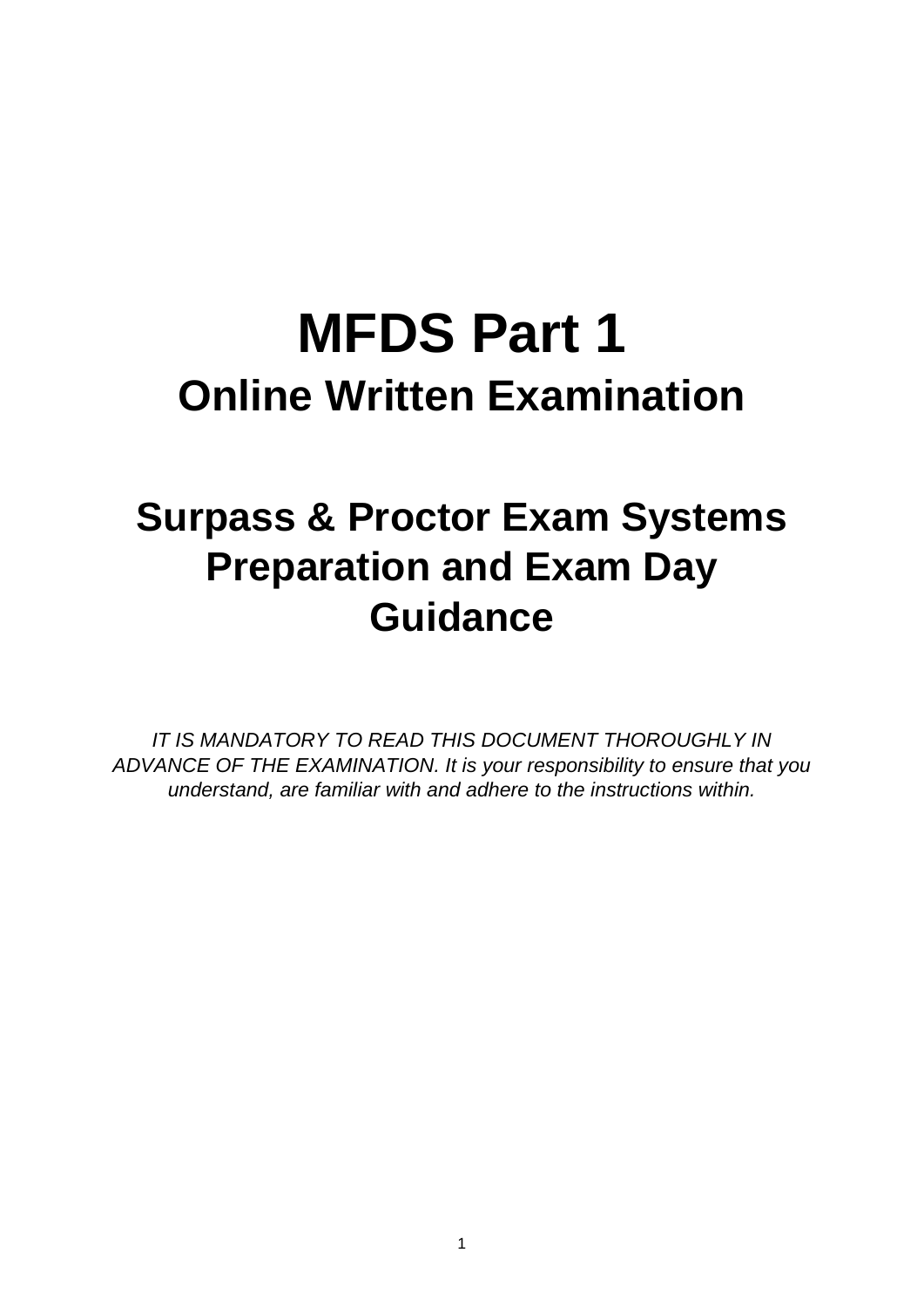### **Contents**

| Section 1: Pre-examination Guidance and Set-up  | 3  |
|-------------------------------------------------|----|
| Section 2: System Check                         | 3  |
| Section 3: Exam Day                             | 4  |
| Section 4: During Exam and Halfway Break        | 5. |
| Section 5: Finish Exam                          | 6  |
| Section 6: Do's and Don'ts - Exam Infringements | 6  |
| Section 7: Support                              | 7  |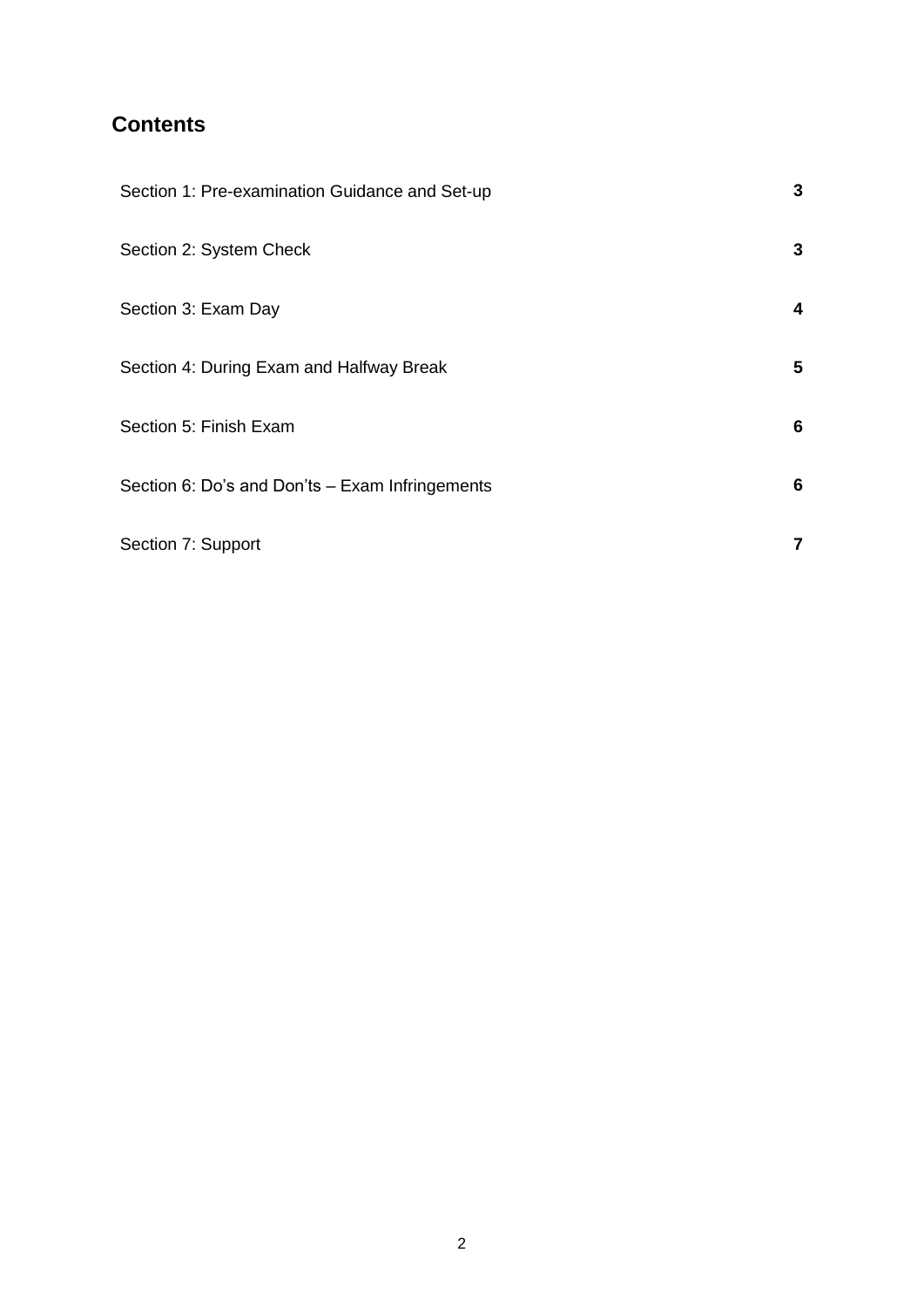#### **Section 1: Pre-examination Guidance and Set-up**

Before you begin the exam process, please read the minimum system requirements very carefully to ensure that the software is compatible with the devices that you are using to sit the examination. Any issues must be identified prior to the examination day so that you may find an alternative device if necessary.

SYSTEM REQUIREMENTS are provided in Pages 1 & 2 of the Step-by-step guide to the Surpass System. The document can be located here:

**[Surpass Online Invigilation Candidate Quick Guide](https://scanmail.trustwave.com/?c=7906&d=rbjI4MdnQyIUR6NL7QEqY2qxbPJBwJyY8LY5IQb1Wg&u=https%3a%2f%2fwww%2ercseng%2eac%2euk%2f-%2fmedia%2ffiles%2frcs%2feducation-and-exams%2fexams%2fremote-delivery-docs%2fsurpass-online-invigilation-candidate-quick-guide%2epdf)**

Approximately one week before the examination day you will receive an email providing you with information relating to the online examination. It is ESSENTIAL that you have read the information in the email carefully. Full guidance to the online exam system will be provided via the links below:

**[Surpass Online Invigilation Candidate Quick Guide](https://scanmail.trustwave.com/?c=7906&d=rbjI4MdnQyIUR6NL7QEqY2qxbPJBwJyY8LY5IQb1Wg&u=https%3a%2f%2fwww%2ercseng%2eac%2euk%2f-%2fmedia%2ffiles%2frcs%2feducation-and-exams%2fexams%2fremote-delivery-docs%2fsurpass-online-invigilation-candidate-quick-guide%2epdf)**

Watch the remote assessment candidate instruction video;

**[Online Invigilation Candidate Instructional Video](https://scanmail.trustwave.com/?c=7906&d=rbjI4MdnQyIUR6NL7QEqY2qxbPJBwJyY8Lc8IVnwWQ&u=https%3a%2f%2fyoutu%2ebe%2fxsi0an49ISM)**

and read the guidance and regulations for remote invigilation.

**[Guidance for the remote delivery of Dental Exams](https://scanmail.trustwave.com/?c=7906&d=rbjI4MdnQyIUR6NL7QEqY2qxbPJBwJyY8OdpKgymXg&u=https%3a%2f%2fwww%2ercseng%2eac%2euk%2feducation-and-exams%2fexams%2fdental-examination-online-delivery%2f)**

These documents **are essential** in order to familiarise yourself with the online platform through which the exam will be delivered. They will explain how you can prepare for the online exam; help reduce any possible confusion on the exam day and explain what is, and is not, permitted on the exam day.

**We recommend that you read and watch the guidance in the links above multiple times in advance of the examination day to be as fully prepared as possible.**

#### **Section 2: System Check**

- 1. The email you receive approximately one week before the exam will request that you carry out a system check. Instructions will be provided how to do this. Please refer to **Point 4** of the Surpass Online Invigilation Candidate Quick Guide for more information - **[Surpass Online Invigilation Candidate Quick Guide.](https://scanmail.trustwave.com/?c=7906&d=rbjI4MdnQyIUR6NL7QEqY2qxbPJBwJyY8LY5IQb1Wg&u=https%3a%2f%2fwww%2ercseng%2eac%2euk%2f-%2fmedia%2ffiles%2frcs%2feducation-and-exams%2fexams%2fremote-delivery-docs%2fsurpass-online-invigilation-candidate-quick-guide%2epdf)**
- 2. The System Check must be completed as soon as possible once you receive the System Check email.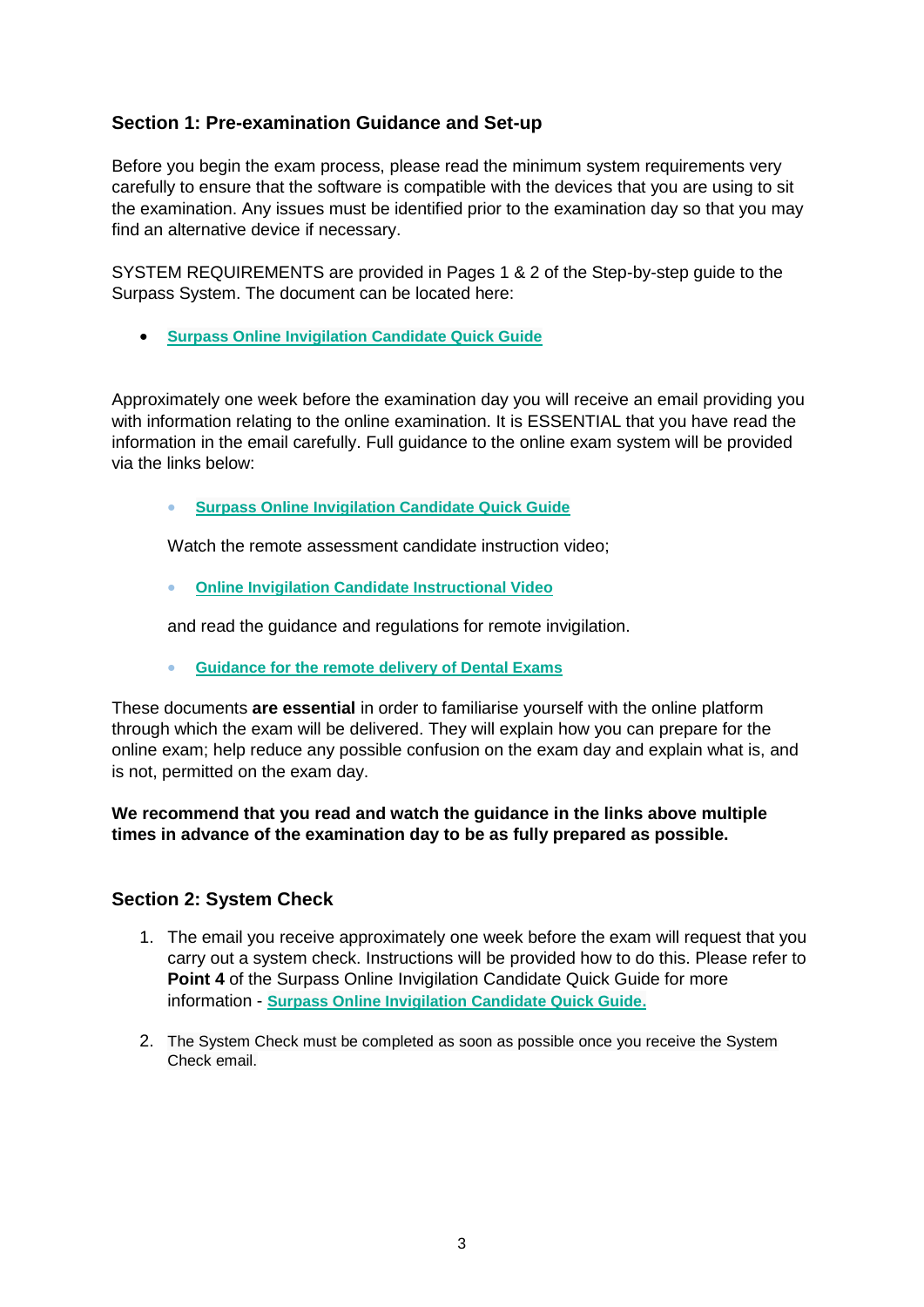#### **Section 3: Exam Day**

- 1. A day or two prior to your examination date, you will receive another email providing you with a link to your examination.
- 2. Keep this email safe and please **check your Junk Folder** regularly if you do not receive this email in advance of the exam day.
- 3. On the Exam day you will be required to have two applications open during the exam:
	- a. ProctorExam which monitors you through your mobile phone and webcam
	- b. Surpass exam system where you will answer your examination questions
- 4. On the exam day your **mobile phone will be used as a secondary device to record your examination room**. Details of this can be found in **Point 5** of the Surpass Online Invigilation Candidate Quick Guide for more information - **[Surpass Online Invigilation Candidate Quick Guide.](https://scanmail.trustwave.com/?c=7906&d=rbjI4MdnQyIUR6NL7QEqY2qxbPJBwJyY8LY5IQb1Wg&u=https%3a%2f%2fwww%2ercseng%2eac%2euk%2f-%2fmedia%2ffiles%2frcs%2feducation-and-exams%2fexams%2fremote-delivery-docs%2fsurpass-online-invigilation-candidate-quick-guide%2epdf)**

**Only Apple or Android mobile phone devices** can be used and you are required to **install the ProctorExam app** on to your phone in advance.

If you are experiencing an unstable internet connection which is disconnecting your phone or webcam, Please try to:

- $\circ$  sit as close to the router as possible or, even better, use a wired connection
- o make sure your mobile phone is plugged in and **set to airplane mode.**
- 5. The **exam start time** has been provided to you within your confirmation email that was sent 4 weeks in advance of the exam date. It is the time you should begin the examination. However, please note:
	- a. You should aim to begin your registration process and camera set-up 15 minutes before the exam start time
	- b. The assessment time will only begin once you have completed your registration and camera set-up. The set-up time is NOT part of your assessment time so you do not need to rush through the registration and camera-set-up process.
	- c. Your assessment time will only begin once you have registered and set-up your camera and have pressed the blue 'Start Exam' button.
	- d. Once you have pressed 'Start Exam' you will be reminded to keep the web page open at all times during the examination
	- e. You will then be brought to a page where you are provided with a **8 character keycode and 'Launch Test' link**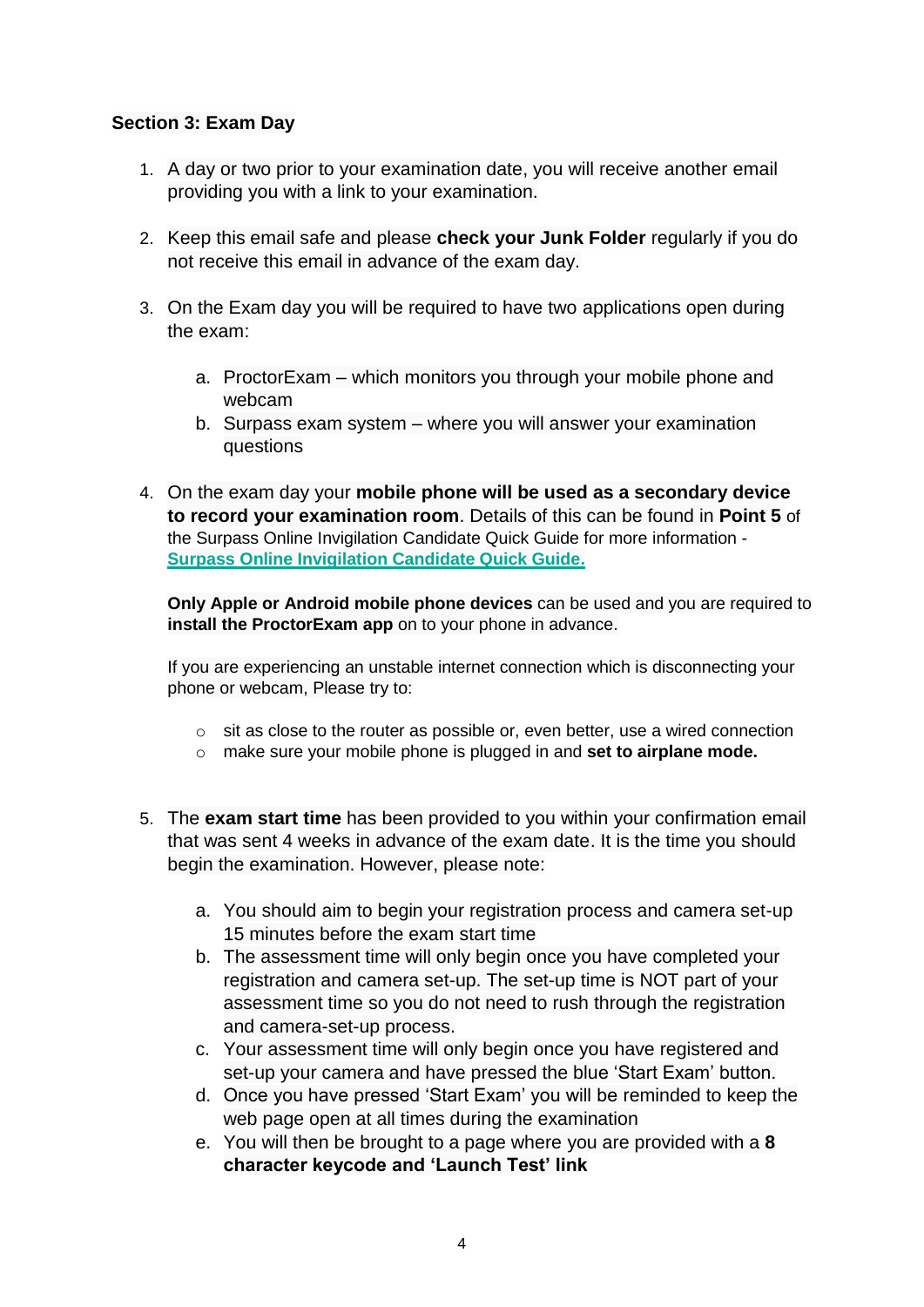- f. You will then need to press 'Launch Test' to open the Surpass Exam System
- g. Enter the 8 character keycode to access the Exam and click 'OK'.
- h. You will then be asked to confirm your details are correct click 'Confirm'
- i. Then, accept the 'RCS England Code of Conduct Terms' and click 'Continue'
- j. You'll then be required to read the Candidate Instructions/Introductory page.
- k. Your assessment time will only begin once Question 1 has appeared on your screen after pressing **'Start the Test'**
- l. Regardless of the start time specified in your confirmation email, if you have been through the registration and camera set-up process, and have pressed 'Start the Test', that is when your assessment time will begin, even if you are a minute or two early or a few minutes later than the specified start time.
- m. There is no official announcement that your examination will begin.

**PLEASE NOTE** – you should make every effort to begin at our around the specified start time. The exam is only active within Surpass Exam System for a limited amount of time. Any candidate who does not access the exam around the specified start time may no longer have access to the exam if they are late in starting the exam process.

#### 6. **Before you press the blue 'Start the Test'** button please ensure you have:

- a. Been to the toilet
- b. Your exam room is well lit
- c. You are alone and will not be disturbed

#### **Section 4: During the Examination and Halfway Break**

- 1. Candidates are advised that the paper is divided into two papers to enable a tenminute comfort break at the midpoint of the paper. **Candidates should note that they will not be able to return to any questions in the first part of the paper after this break; all flagged questions in the first part of the paper should be completed before the midpoint break.**
- 2. There are 75 questions in both papers
- 3. On the left-hand side of your screen you will see two vertical bars that increasingly turn blue as you progress through the exam papers. The top bar is Paper 1 and second bar Paper 2. This helps you visually gauge, at a glance, how you are progressing through the exam papers.
- 4. In addition, there is a **timer at the top of the screen**, which specifies the amount of time remaining to complete that exam paper.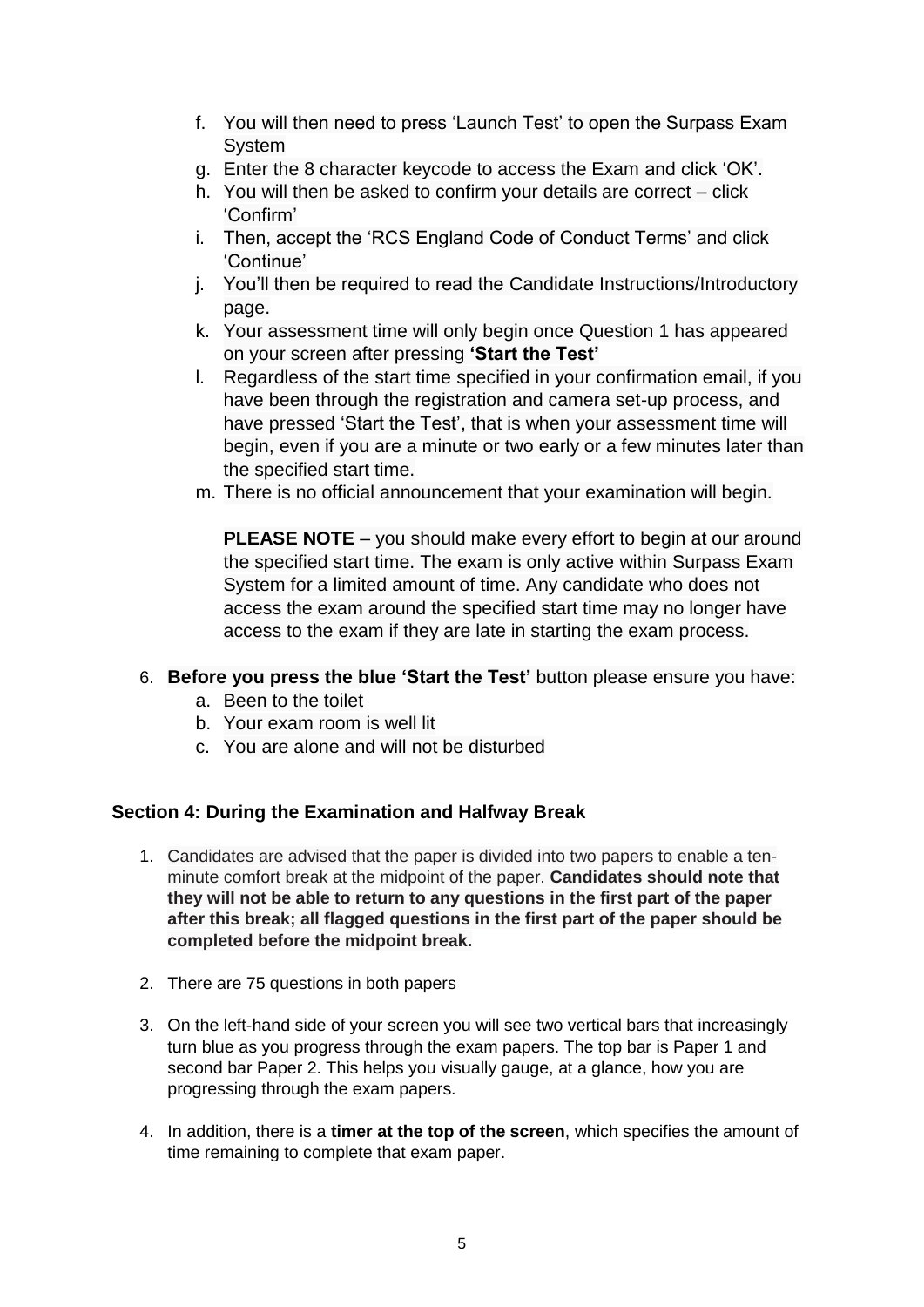- 5. The timer at the top of the screen will give you a **reminder that there are 5 minutes remaining for both papers.**
- 6. Once you have completed all questions in Paper 1, you can choose to 'Finish Section'. If you have pressed 'Finish Section' by mistake you will have another TWO opportunities to confirm you wish to finish or continue with the exam paper.
- 7. If you reach the maximum amount of time permitted for each paper you will be REQUIRED to 'Finish Section'.
- 8. Once you have finished the section you will:
	- a. NOT be able to return to any questions within that paper.
	- b. See a page stating the amount of 'Scheduled break time you have remaining'. This time will countdown from 10 minutes
	- c. See a 'Resume Test' button. If you do not wish to use some or all of your 10 minute break time you can choose to 'Resume Test' by clicking the button with the 'Play' Arrow.

#### **Section 5: Finish Exam**

- 1. Once you have completed all questions in Paper 2 and are happy to finish you can press 'Finish Test' in the top right hand corner of the screen.
- 2. You will then be prompted twice to confirm that you do wish to finish the exam.
- 3. If you reach the maximum time permitted you will be informed that the allocated time for the exam is complete.
- 4. Your answers are automatically upload as you take the exam and you are NOT required to submit any answers once you have completed the exam.
- 5. Once the exam is complete, you are required to press 'Finish Test' one further time to log out of the Surpass Exam system.

#### **Section 6: Do's and Don'ts – Exam Infringements**

It's important you know what behaviour IS and IS NOT permitted during your examination. It is your responsibility to be aware of this and to ensure you adhere to the exam regulations. Failure to do so may result in your examination result being withheld.

| Do                                                         | Don't                                                                                 |
|------------------------------------------------------------|---------------------------------------------------------------------------------------|
| Read all the Exams Guidance provided                       | Leave the view of the examination screen<br>(unless it is during the scheduled break) |
| Go to toilet before exam and during<br>midpoint break only | Wear ear/headphones – even if they<br>are for noise cancelling purposes               |